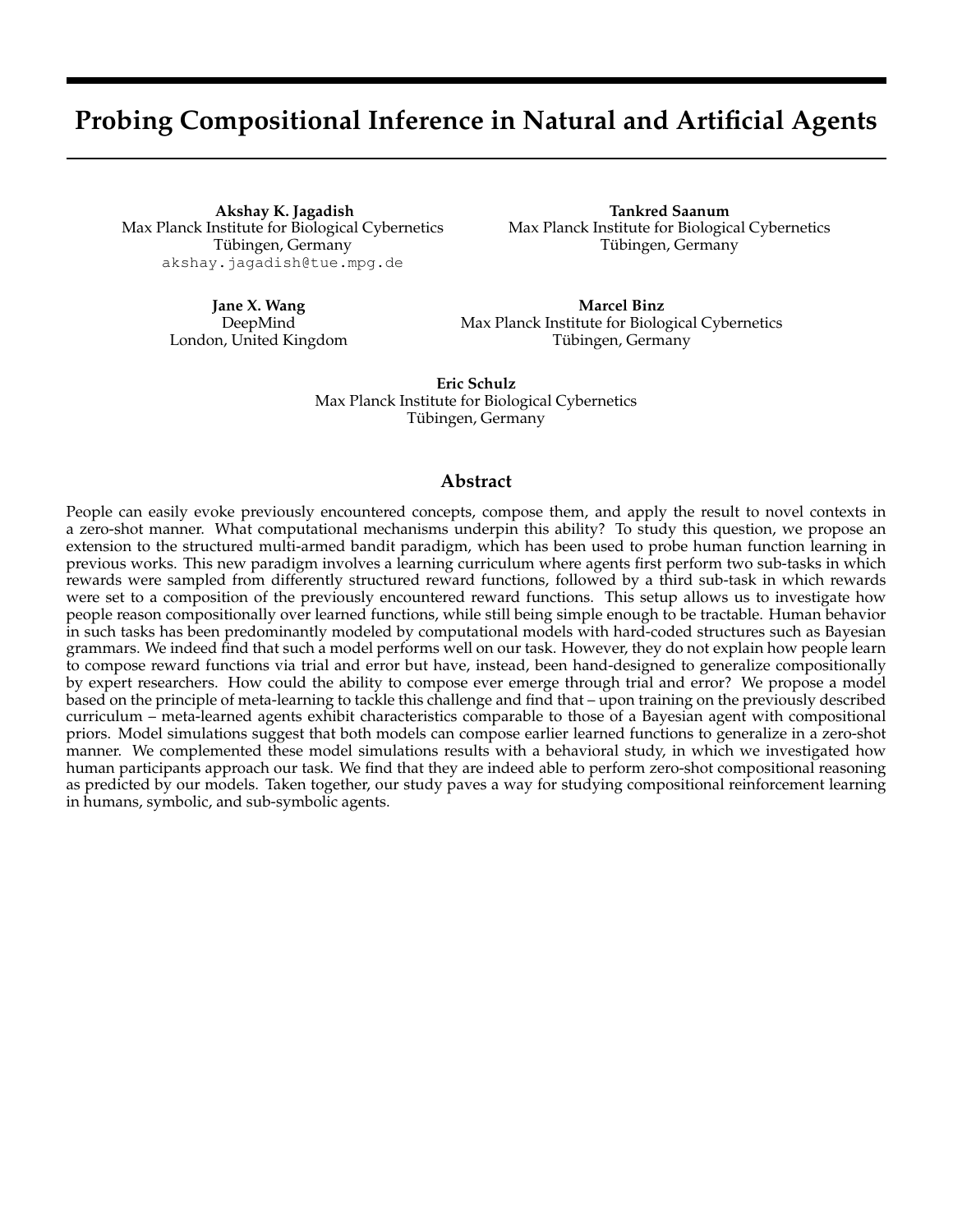# **1 Introduction**

Every day we bring together concepts from seemingly different settings to bear on problems where they have not been used before. To illustrate, let us take the example of reading trends in COVID vaccination numbers. Figure [1](#page-1-0) shows the vaccination numbers in Germany from December 2020 to March 2021. You can clearly identify a pattern in the trajectory of these numbers. They increase roughly exponentially (indicated by the black dots) but with a periodic rise and fall every week. If you were shown the trend until the first week of March and asked to extrapolate to the second week (in the red box), you would likely predict something close to the true trend. How do we accomplish this?

<span id="page-1-0"></span>

Figure 1: [COVID vaccination numbers](www.rki.de)

The aforementioned example involves two aspects of learning that have been studied extensively in cognitive science but mostly in isolation [\[1,](#page-4-0) [2,](#page-4-1) [3\]](#page-4-2). First, function learning (i.e., learning the exponential and periodic function), and second, compositional reasoning over learned function (i.e., combining the exponential and periodic function to extrapolate the trend for next week). Recent work of [\[2\]](#page-4-1), for instance, has investigated the first aspect. They introduced a structured multi-armed bandit (sMAB) task, where rewards for different options followed a latent correlation structure, to study how people explore in structured environments. The latent reward functions were either linear or periodic (structured condition) or set to random uncorrelated values (unstructured condition). Participants were told to earn as many reward points as possible but were not provided any information regarding the underlying reward functions. They found that participants could pick up on the latent functions in the structured condition after a few

rounds and use it to guide their exploration in later rounds.

While the study of [\[2\]](#page-4-1) provides insights into how people learn latent reward functions, it does not tell us how they re-use earlier learned functions to compose new functions that were never encountered before. We attempt to close this gap in the present article. To this end, we extended the paradigm of [\[2\]](#page-4-1) by introducing a learning curriculum. Participants in our task first performed two sub-tasks in which rewards were sampled from differently structured reward functions, followed by a third sub-task in which the rewards were set to a composition of the previously sampled functions. We were primarily interested in the following questions:

- 1. Do people compose previously learned functions in the final sub-task in a zero-shot manner?
- 2. Which computational models capture people's compositional reasoning abilities?

We demonstrate that people can indeed learn to compose new functions in a zero-shot manner. Historically, human behavior in such tasks has been modeled using algorithms with hard-coded structures, such as Bayesian grammars [\[4\]](#page-4-3). We find that these models also perform well in our task. However, they cannot answer the questions of where these structures come from and how they are acquired in the first place. To address these questions, we propose an alternative model based on the principle of meta-learning [\[5\]](#page-4-4). When trained on an appropriate curriculum, this model exhibits characteristics comparable to those of a Bayesian agent with compositional priors. We briefly discuss the advantages and disadvantages of the two modeling approaches and suggest that they can be used to understand distinct aspects of human cognition.

## **2 Methods & Results**

### <span id="page-1-1"></span>**2.1 Compositional Multi-Armed Bandit Task**

To probe compositional reasoning in humans and artificial agents, we developed a task based on earlier work of [\[2\]](#page-4-1). Each task consists of three sMAB sub-tasks, where rewards follow a function that is dependent on the spatial position of arms. In each sMAB, rewards were determined as follows:

$$
r_t = f\left(a_t\right) + \epsilon_t \tag{1}
$$

where t denotes the time-step,  $a_t \in \{0, \ldots, 5\}$  the action taken in time-step t, and  $\epsilon_t \sim \mathcal{N}(0, 0.3)$  is an additive noise term.

The first two sub-tasks involved latent functions from either the linear or the periodic family:

$$
f_{\text{linear}}(a_t) = \left(\frac{2a_t}{5} - 1\right)w + b \qquad w \sim \mathbf{U}(-2.5, 2.5), b \sim \mathbf{U}(2.5, 7.5) \tag{2}
$$

$$
f_{\text{periodic}}(a_t) = A |\sin(0.5\pi (a_t - \phi))| + b \qquad A \sim \mathbf{U}(0, 7.5), \phi \in \{0, 1\}, b \sim \mathbf{U}\left(0, \frac{A}{1.4}\right) \tag{3}
$$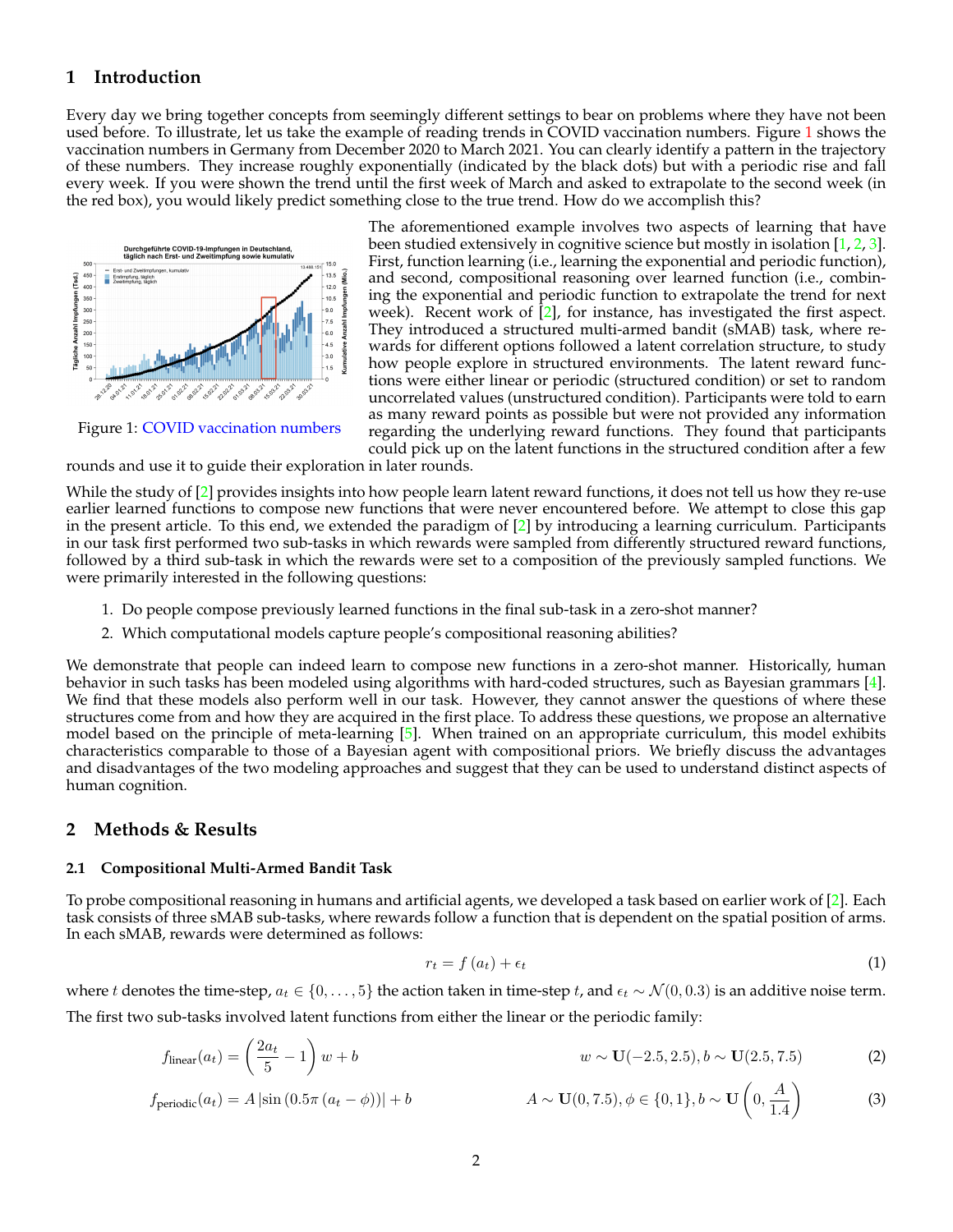<span id="page-2-0"></span>

Figure 2: **Task Overview**. Example tasks both compositional rules and conditions.

Latent functions in the final sub-task were composed from the functions encountered in the two earlier sub-tasks. We considered both additive and change-point compositions:

$$
f_{additive}(a_t) = f_{linear}(a_t) + f_{periodic}(a_t)
$$
\n(4)

$$
f_{\text{change-point}}(a_t) = \begin{cases} f_{\text{linear}}(a_t) & \text{if } a_t \in \{0, 1, 2\} \\ f_{\text{periodic}}(a_t) & \text{otherwise} \end{cases}
$$
(5)

The order of composition was randomized in the change-point function. The length of each sub-task was set to 5 trials, leading to 15 overall trials per task. Note that the number of trials per sub-task is less than the number of available options. This prevents an agent from exhaustively trying out all options and forces it to generalize based on the underlying function. Figure [2](#page-2-0) shows an example for both the additive and change-point condition. To have a comparison, we also consider a condition without curriculum. In this non-curriculum condition, the agent did not interact with the first two sub-tasks and instead directly observed the composite function from the final sub-task (as illustrated on the right in Figure [2\)](#page-2-0).

#### **2.2 Computational Models**

The goal of an agent used to model our task is to maximize the total amount of obtained rewards. We outline two models for achieving this goal. The first is a Bayesian model that incorporates knowledge of priors via the Gaussian Process (GP) regression model; the second is a recurrent neural network model that is meta-learned based on repeated interactions with randomly sampled tasks.

**Gaussian Process Model:** We implemented a GP regression model as the Bayesian model for our task as they have been successful at capturing human function learning in previous works [\[4,](#page-4-3) [2\]](#page-4-1). The latent reward functions were learned using a linear kernel for the first sub-task, a periodic kernel for the second sub-task, and a kernel using a composition of the linear and periodic kernel for the last sub-task. For additive compositions, the compositional kernel was the sum of a linear and periodic kernel, and the prior mean was set to the mean of the previously learned functions from the linear and periodic sub-tasks. For change-point compositions, the kernel entries were set to that of the linear kernel if both arms belonged to the linear function, the periodic kernel if both belonged to the periodic function, and zero otherwise. The prior mean in the change-point composition was set to the means learned in linear and periodic sub-tasks respectively. The model acted using an  $\epsilon$ -greedy policy with an  $\epsilon$ -value of 0.9 in the first two sub-tasks and acted greedily on the last sub-task. These  $\epsilon$ -values were chosen such that the model explored and learned the latent functions in the first two sub-tasks and exploited the learned latent functions in the last sub-task.

**Meta-Reinforcement Learning:** The prior over possible reward functions and how these are composed are hard-coded in the Gaussian Process model. To test whether such priors and compositions can also be learned from experience, we implemented a meta-reinforcement learning agent similar to that of  $[5]$ . The agent architecture consisted of a long shortterm memory (LSTM) network followed by an actor-critic module. The LSTM network had 48 hidden units and takes the trial index, the action from the previous step, the reward from the previous step, and – depending on the condition – the sub-task index as well as a one-hot encoding of the compositional rule as inputs. The actor-critic module comprised of a two-layer neural network with 48 hidden units in each layer with the first layer shared between actor and critic. It outputted an estimate of the value function and the policy. We trained the model using the standard A2C loss at the end of each episode with an additional entropy regularization term to prevent premature convergence [\[6\]](#page-4-5). The parameter that controlled the strength of the entropy regularization term was annealed to zero over the course of training. We used the ADAM optimizer with a learning rate of 0.001 and trained all agents for a total of  $2 \cdot 10^5$  episodes.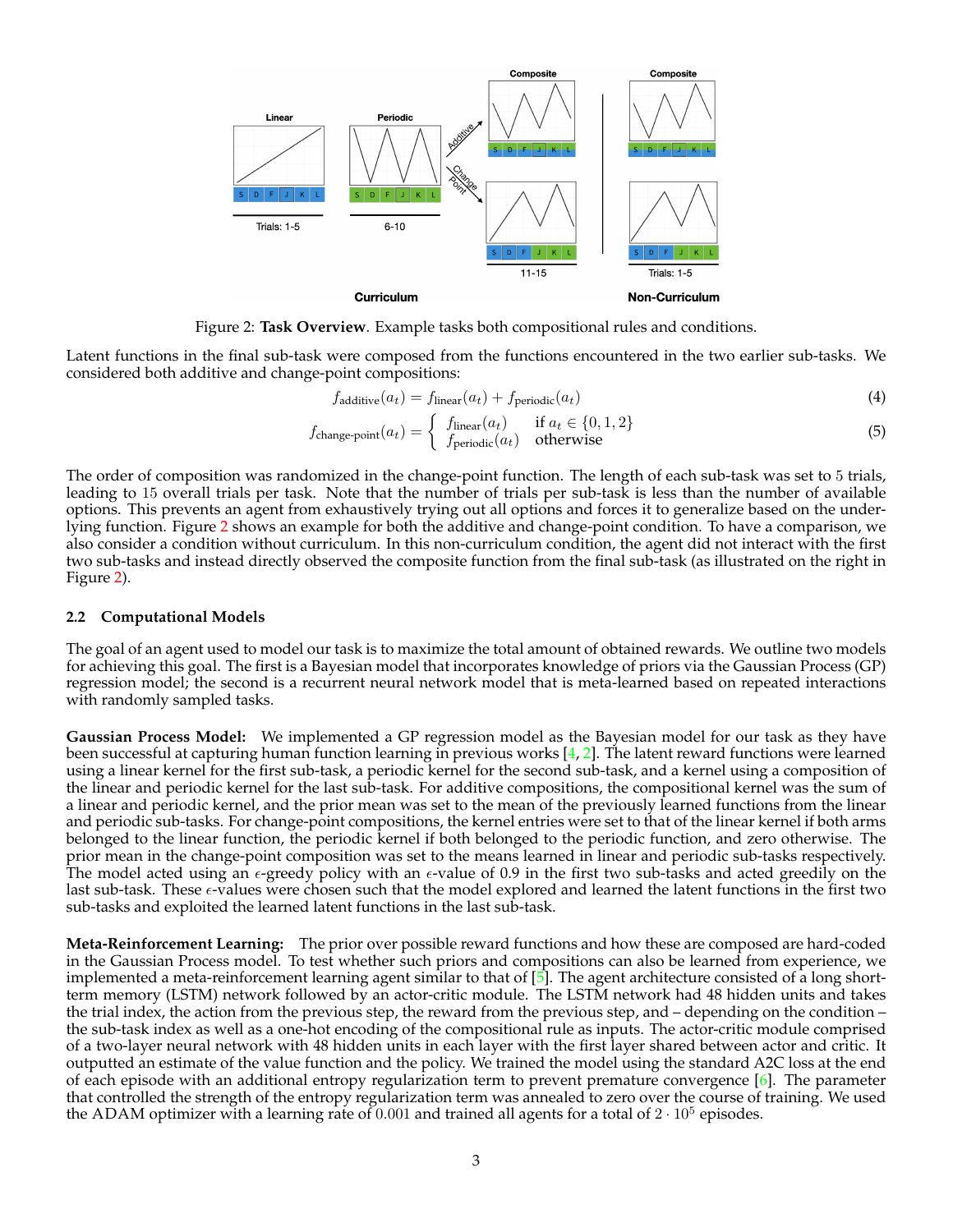<span id="page-3-0"></span>

Figure 3: **Model and Human Performance**: (a-b) Mean regrets for both models averaged over 100 runs in the final subtask for the additive and change-point rule. (c-d) Mean regrets for participants in the final sub-task for the additive and change-point rule. Error-bars for models show standard errors over five random seeds; for human data, standard errors were computed over participants.

### **2.3 Model Simulations**

We simulated both of these models on the task described in Section [2.1.](#page-1-1) To investigate whether the models are able to reason compositionally, we measured their mean regrets in the final sub-task. The regret is defined as the difference between the optimal reward for a given latent function and the reward of the action selected by the agent. The result of this analysis is shown in Figure  $\frac{3}{2}$  $\frac{3}{2}$  $\frac{3}{2}$  (a) and (b). For both models, we find that the initial mean regret in the curriculum condition is close to zero. This indicates that the agents re-used earlier learned functions to compose new functions in a zero-shot manner. In contrast to this, the mean regret in the non-curriculum condition starts at chance-level and takes three to four trials to reach similar performance.

### **2.4 Human Experiment**

How does human behavior compare to these two algorithms? To answer this question, we conducted a behavioral study in which the experimental design followed the previously outlined task structure. Participants were told that they are gamblers visiting the fictional town of Bandit City. This entailed visiting multiple casinos in order to play different sets of slot machines. Each casino had two slot machines by different companies, with their color indicating the manufacturer. Coins were earned after choosing an option on the slot machine. Participants were told that all slot machines from a company behaved similarly. That is, the expected payoffs across options for machines from the same company followed a similar function (either linear or periodic) but were provided no information about which function belonged to which company.

In each casino, participants had five trials per slot machine, and their goal was to win as many coins as possible. Afterward, they were then tested on a new slot machine, which was a composition of the two previously played machines. The rewards of this new slot machine were given by either an additive or a change-point composition. Machines with an additive composition had options that were half-green and half-blue in color, while options on machines with a changepoint composition were either green or blue depending on the machine from which its reward was drawn (as shown in Figure [2\)](#page-2-0).

**Participants:** We recruited 200 participants (103 female,  $M_{\text{age}} = 28.90$ ) for the additive and 211 participants (96 female,  $M_{\text{age}}$  = 27.58) for the change-point composition through the [Prolific](https://www.prolific.co/) platform. Participants were randomly assigned to the curriculum or non-curriculum condition. Each condition involved  $\overline{2}0$  tasks in total. All participants had an approval rate of 95% or more, were fluent English speakers from the United States, and were 18 years of age or older. Participants were rewarded a base payment of  $\pounds 2$  and a performance-dependent bonus payment up to  $\pounds 2.5$ . The study was approved by the local ethics committee. We removed 25 participants from our analysis as their performance on the last sub-task was not above chance level.

**Results:** If people can learn to compose in our task, we would expect them to pick the most rewarding option in the curriculum condition on the first trial of the final sub-task with a higher probability than people in the non-curriculum condition. We consider the last task as an evaluation task as we are interested in the converged behavior. The main quantity of interest is again the regret in the compositional sub-task. Figure  $3$  (c) and (d) shows the mean regret (averaged over participants) for both compositional rules.